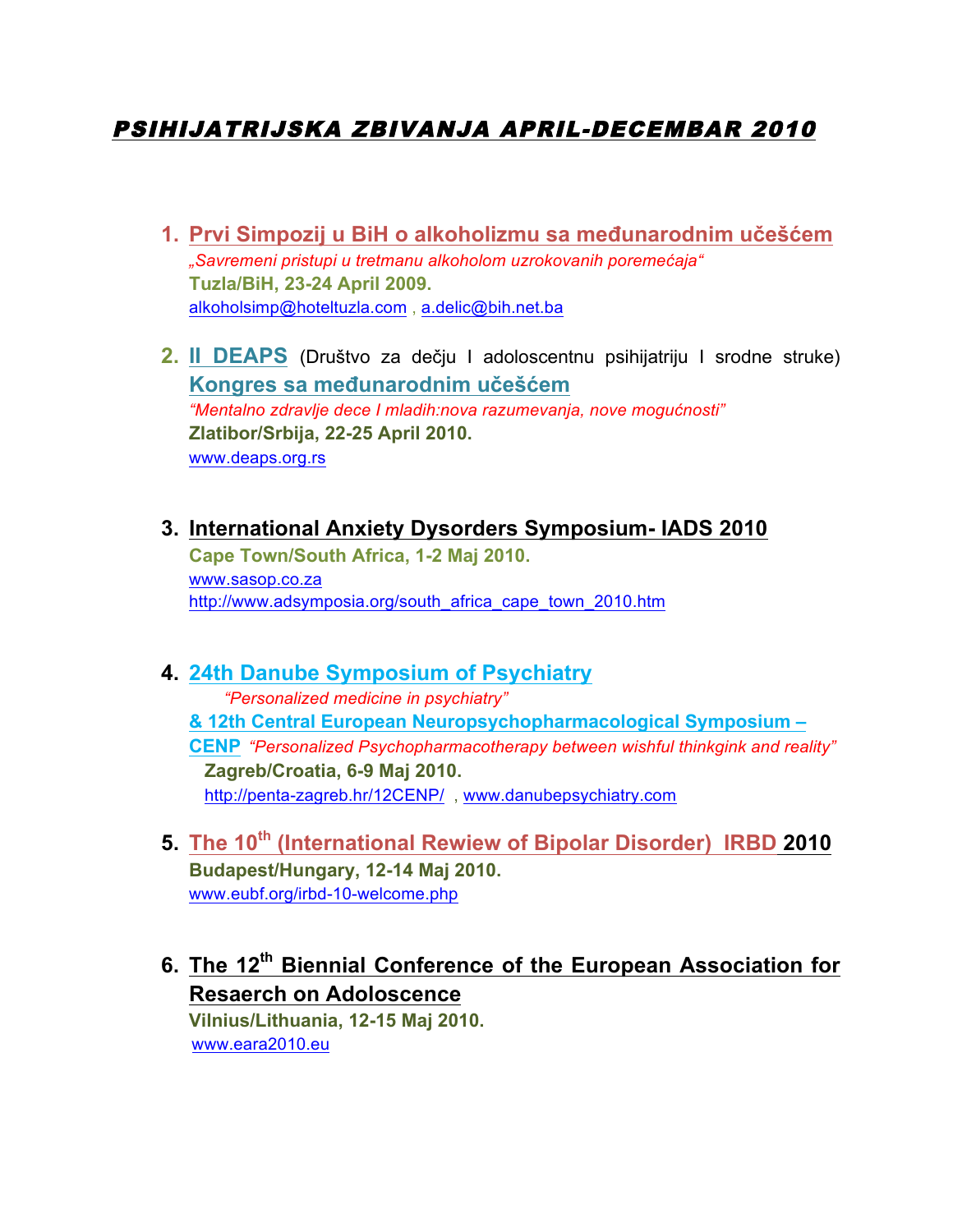**7. 14th International "Stress and Behavior" Neuroscience and Biopsychiatry Conference-ISBS**

 **St.Petersburg/Russia, 16-20 Maj 2010.** www.stressandbehavior.com/conference

### **8. International Conference (IAN, IMHCN)**

*"Global Mental Health: Developing Values-Driven Services and Evidence-Based Practice"* **Beograd/Republika Srbija, 20-22 Maj 2010.**

IAN-IMHCN\_Conference@ian.org.rs , vjovic@ian.org.rs

# **9. 163rd Annual Meeting of American Psychiatric Association/APA**

*"Pride and Promise: Toward a New Psychiatry"*  **New Orleans/USA, 22-26 Maj 2010.** www.psych.org

# **10. 12th World Congress of Psycho-oncology- IPOS**

*"Hope, Meaning & Science for quality of care in psycho- oncology and palliative care"*

**Quebec/Canada, 25-29 Maj 2010.** www.ipos-society.org/ipos2010

# **11. 9th International Conference EUROPAD 2010.***/European*

*Opiate Addiction Treatment Association* **Zagreb/Croatia, 28-30 Maj 2010.** www.europad.org/europad2010.asp

# **12. 19th World Congress of the International Association for Child and Adolescent Psychiatry and Allied Professions**

 **& 6th Congress of the Asian Society for Child and Adolescent Psychiatry and Allied Professions** 

!!!!!!!!!!!!!**Beijing/China, 2- 6 Juni 2010.** http://iacapap.ki.se/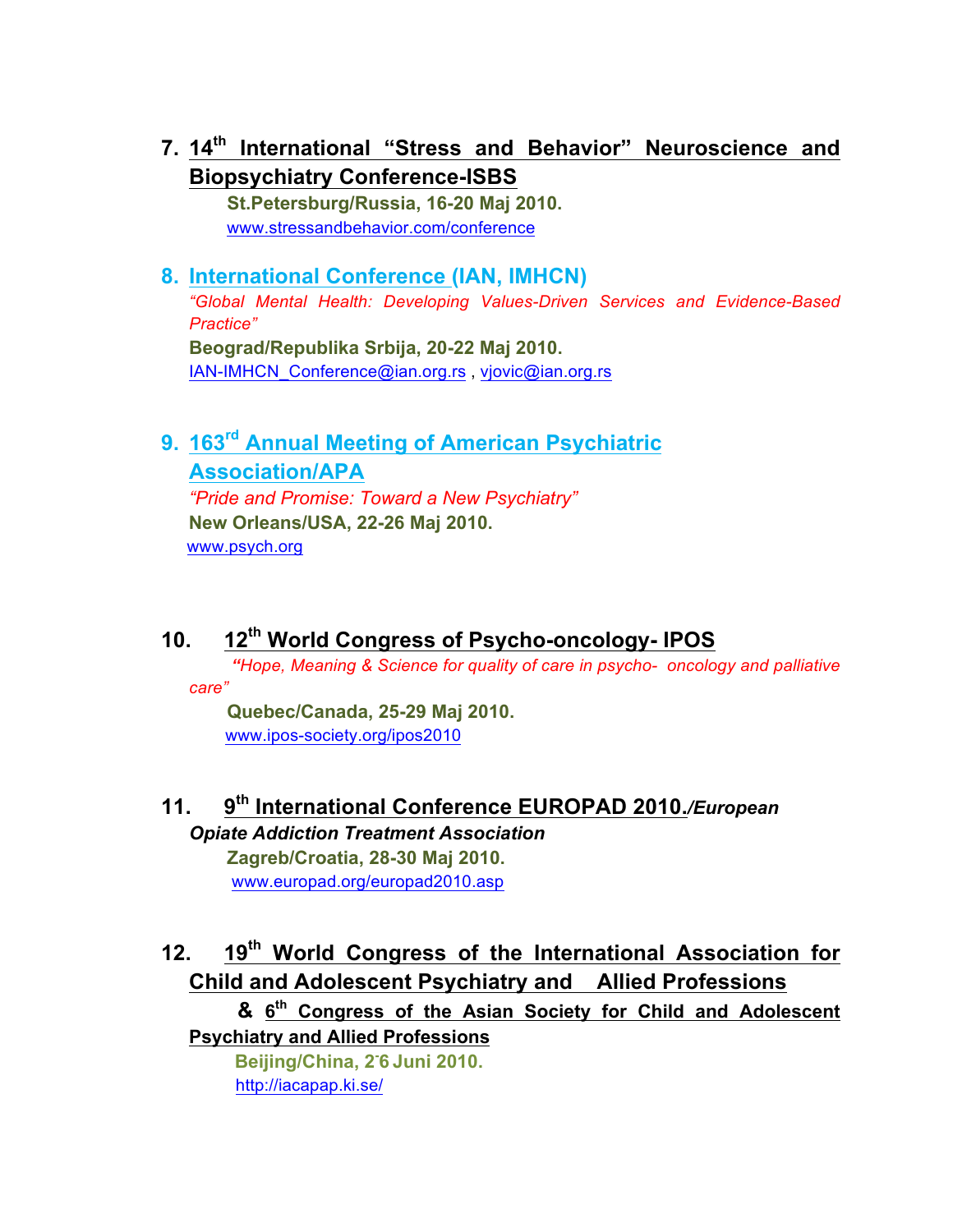## **13. 6th World Congress of Bihevioral and Cognitive Therapies-WCBCT**

 *"Translating Science into Practice"* **Boston/USA, 2-5 Juni 2010** www.wcbct2010.org

**14. 18th EFPT** (European Forum for all Psychiatry Trainees) **Dubrovnik/Croatia, 2-5 Juni 2010.** http://mladi.psihijatrija.hr/?id=75&lang=hr

# **15. 27th World Congress of the Colegium Internationale Neuro-Psychopharmacologicum /CINP**

*"Stimulating Minds"*  **Hong Kong/China, 6-10 Juni 2010.** www.cinp2010.com

### **16. WPA Regional Meating**

 *"Traditions and Inovations in Psychiatry"* **St. Petersburg/Russia, 10-12 Juni 2010.** www.wpa2010spb.com

# **17. 13th Conference of Bridging Eastern and Western Psychiatry**

**Kiev/Ukraine, 10-13 Juni 2010.** www.psyter.org/totale.php?Lingua\_ps=EN

- **18. International Conference of Transcultural Psychiatry** *"Migration, next generations and the future of psychiatry"* **Amsterdam/The Nederlands, 13-16 Juni 2010.** www.tp2010.org
- **19. 50th Pula International Neuropsychiatric Congress / INPC Pula/Croatia, 16-19 Juni 2010.** www.pula-cong.com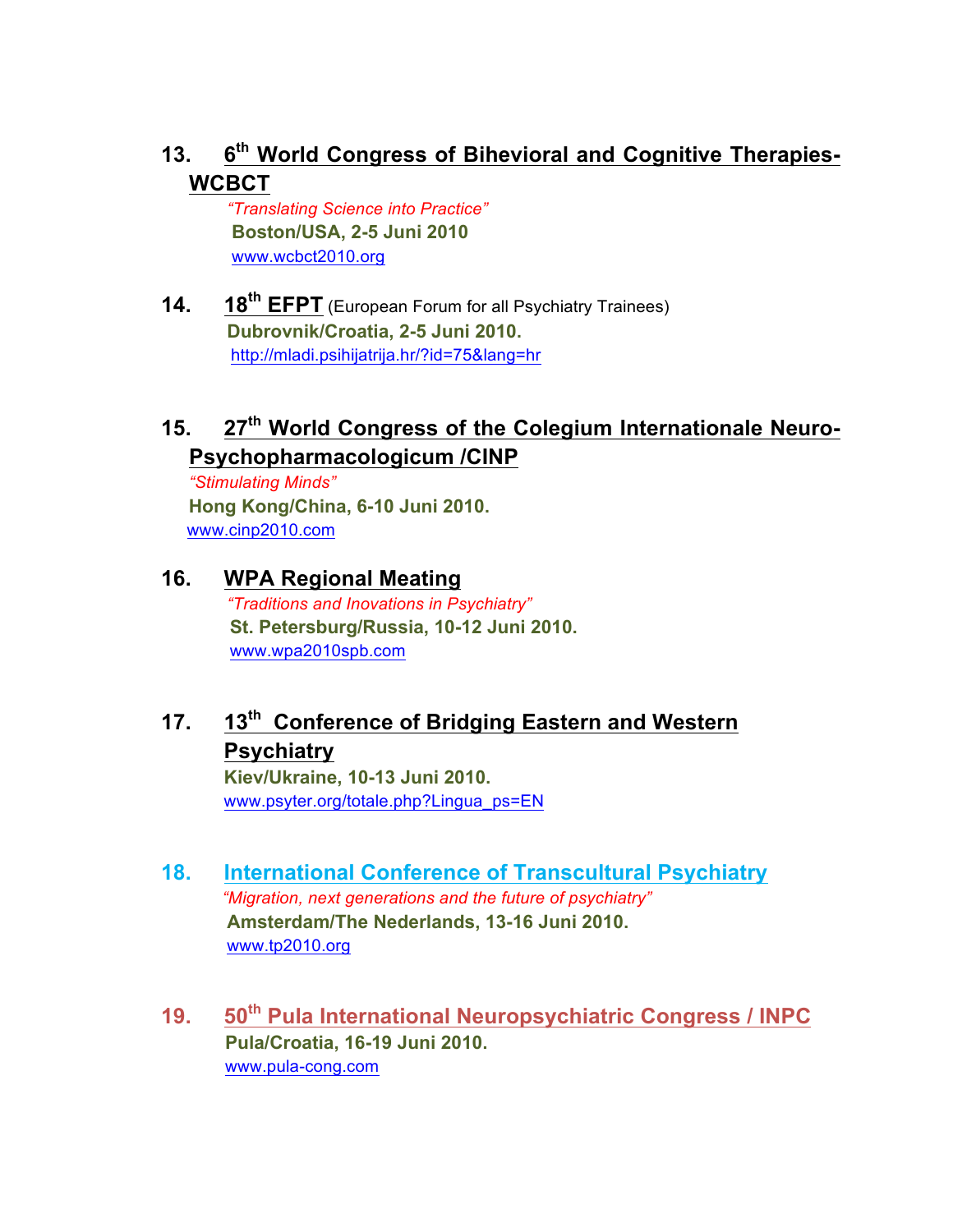### **20. 20th International Federation for Psychotherapy World Congress of Psychotherapy**

**Lucerne/Switzerland, 16-20 Juni 2010.** www.ifp-fmpp2010.com

#### **21. Sedma Mostarska subota**

**Mostar/BiH, 26 Juni 2010.**

 *(obavijesti će se slati redovno e-mailom)*

#### **22. 12th World Congress of the World Association for Infant Mental Health**

*"Infancy in Times on Transition"* **Leipzig/Germany, 29 Juni-3 Juli 2010.**

www.waimh-leipzig2010.org

#### **23. 13th Annual Scientific meeting of the European Consultation-Liaison Psychiatry and Psychosomatics (ECLPP)** *"Consultation-Liaison Service in different medical settings"*

#### **& 28th European Conference on Psychosomatic Research (ECPR)**

*"Psychosomatic Medicine in different medical settings-from basic care to secialisation"*

**Innsbruck/Austria, 30 Juni-3 Juli 2009.** www.eaclpp-ecpr2010

**24. 9th International Conference for Person-Centered and Experiential Psychotherapy and Counseling (PCE Conference** 

**2010)** *"Empowerment: The politics of the helping relationship"* **Rome, Italy, 30th June - 4th July 2010.** www.pce2010.com

# **25. 1st International Congress on Borderline Personality Disorder**

**Berlin/Germany, 1-3 July 2010.** www.borderline-congress.org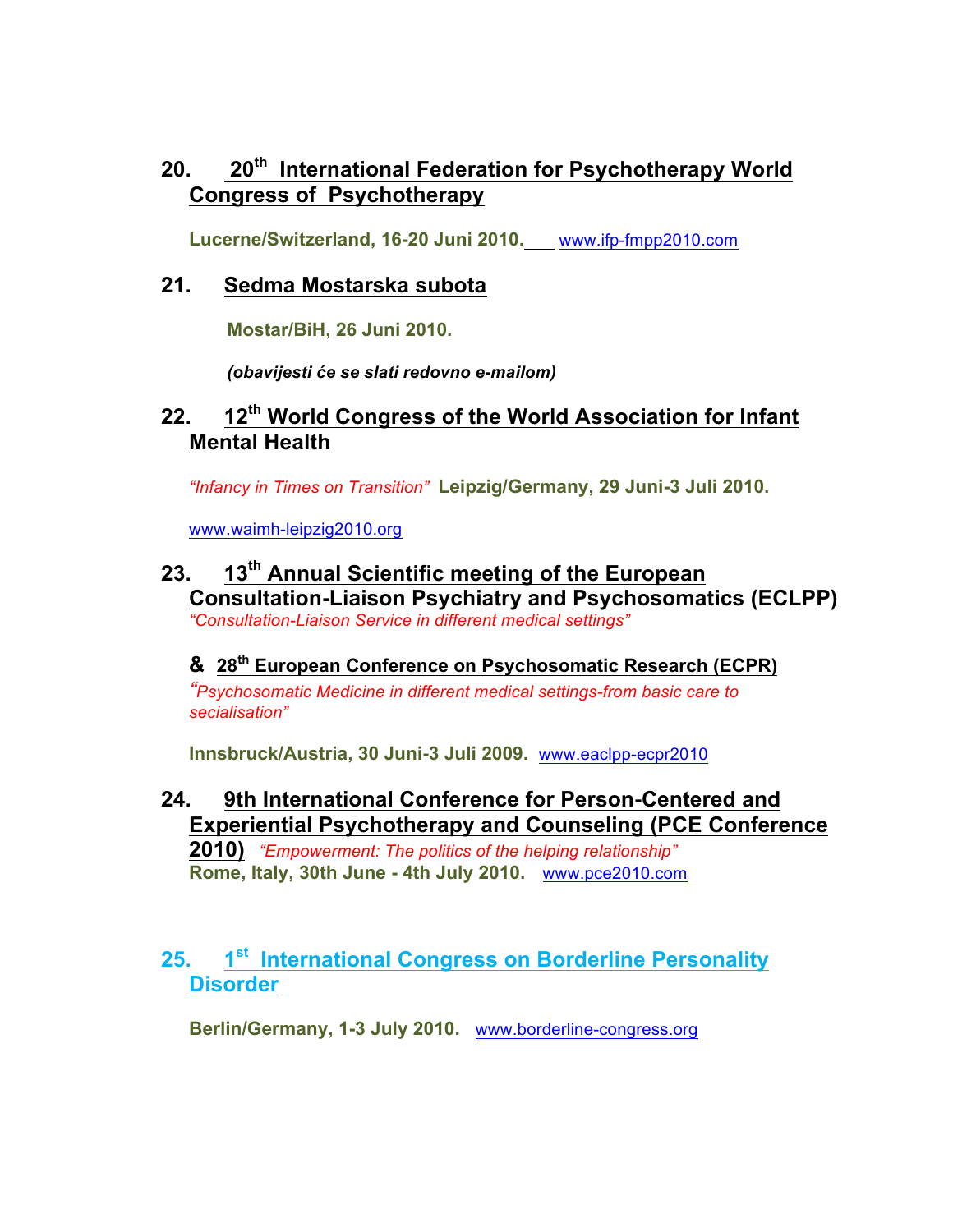**26. 17th European Congress of Psychotherapy** (European Association for Psychotherapy-EAP) www.eap2010.eu

*"Crisis-Change and Challenge"* **Bucharest/Romania, 1-4 July 2010.**

#### **27. International Conference -** www.ptsd.waw.pl/en/

*"PTSD- Risk Factors, Concept, Treatmants" -***Warsaw/Poland, 2-4 July 2010.**

### **28. 7th FENS (Forum of European Neuroscience)**

 **Amsterdam/The Netherlands, 3-7 Juli 2010** http://forum.fens.org/2010/BeThere

- **29. International Conference on Alzheimer's Disease (ICAD) Honolulu (Hawaii)/USA, 10-15 Juli 2010** http://www.alz.org/icad/2010\_icad.asp
- **30. 15th European Conference on Personality (ECP15) Brno/Czech Republic, 20-24 Juli 2010.** www.ecp15.cz
- **31. 31st World Conference on Stress & Anxiety Research Galway/Ireland, 4-6 Avgust 2010.** http://star2010.wordpress.com/
- **32. 3rd International ISBS Summer School on Behavioral Genetics and Neuroscience of Stress**

 **Barcelona/Spain, 5-12 Avgust 2010.** www.stressandbehavior.com/school

- **33. 7th World Congress on Stress Leiden/The Nederlands, 25-27 Avgust 2010.** www.stress2010.com
- **34. 23rdEuropean College of Neuropsychopharmacology/ECNP Amsterdam/The Netherlands, 28 Avgust – 1 Septembar 2010.** www.ecnp.eu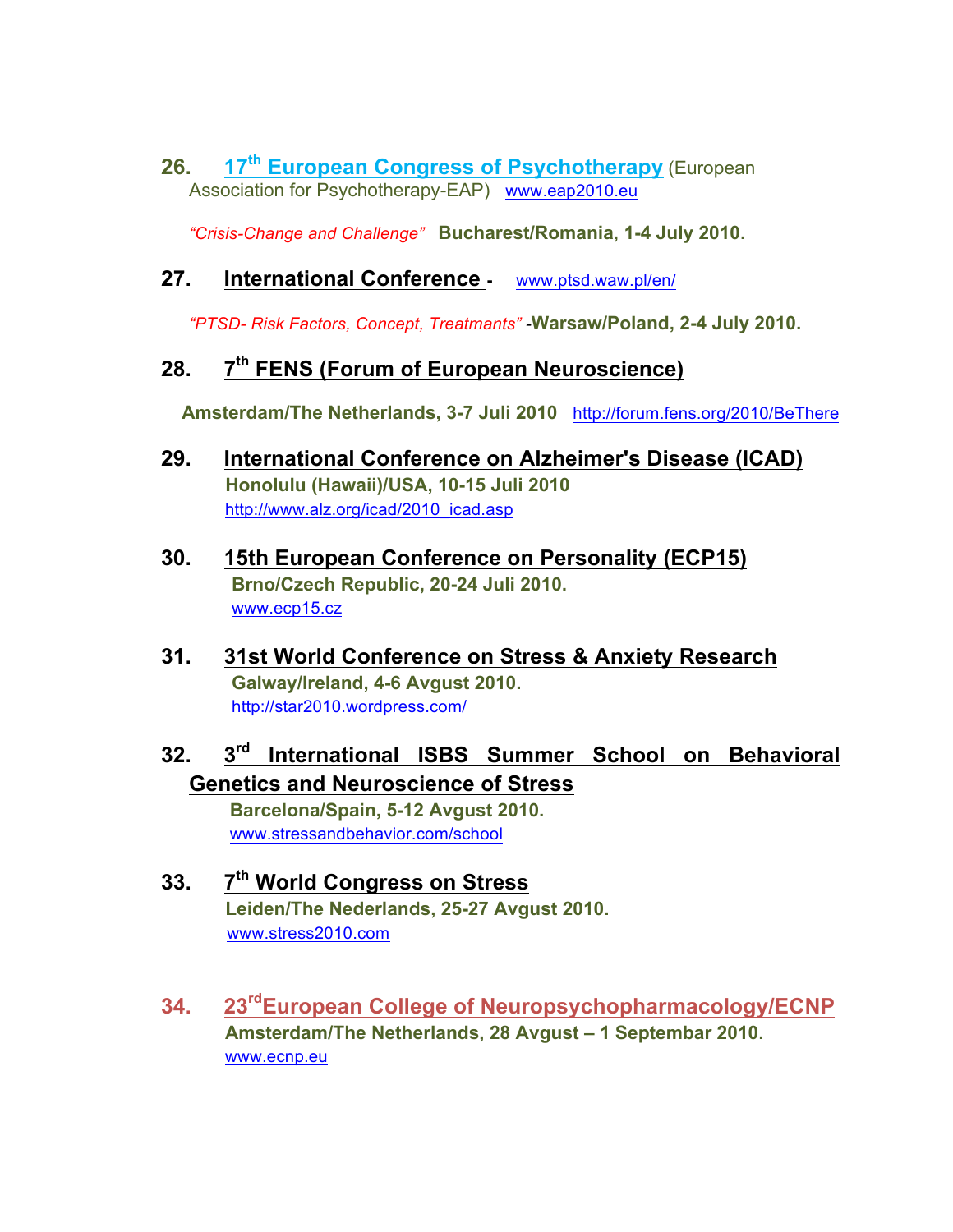**35. 13th European Symposium on Suicidal Behaviour**

 *"Integration of Knowledge for an Interdisciplinary approach to suicidology and Suicide Prevention"*

 **Rome/Italy, 1-4 Septembar 2010.** www.esssb13.org

# **36. 2010 International Society for Biomedical Research on Alcoholism (ISBRA) World Congress**

 *"Curent Topics and Innovations in Alcohol Research"*  **Paris/France, 13-16 Septembar 2010.** www.isbra2010.paris.org

**37. Peti Hrvatski Kongres o Alzheimerovoj bolesti sa međunarodnim sudjelovanjem**

 **Zadar/Republika Hrvatska, 22-25 Septembar 2010.** www.alzheimer2010.com

**38. Peti Hrvatski psihijatrijski kongres** (Hrvatsko psihijatrijsko društvo)

 **Šibenik/Republika Hrvatska, 29 Septembar-3 Oktobar 2010.** pco1@spektar-holidays.hr

## **39. 40th EABCT Annual Congress**

 **Milan/Italy, 7-10 Oktobar 2010** www.eabct2010-milan.it

# **40. 4th Dual Congress Psychiatry and Neurosciences**

 **& 3rd European Congress of the International Neuropsychiatric Association**

#### **&4th Mediterranean Congress of the World Federation of Societies of Biological Psychiatry**

 **Thessaloniki/Greece, 18-21 Oktobar 2010.** www.ina-wfsbp-dualcongress.gr